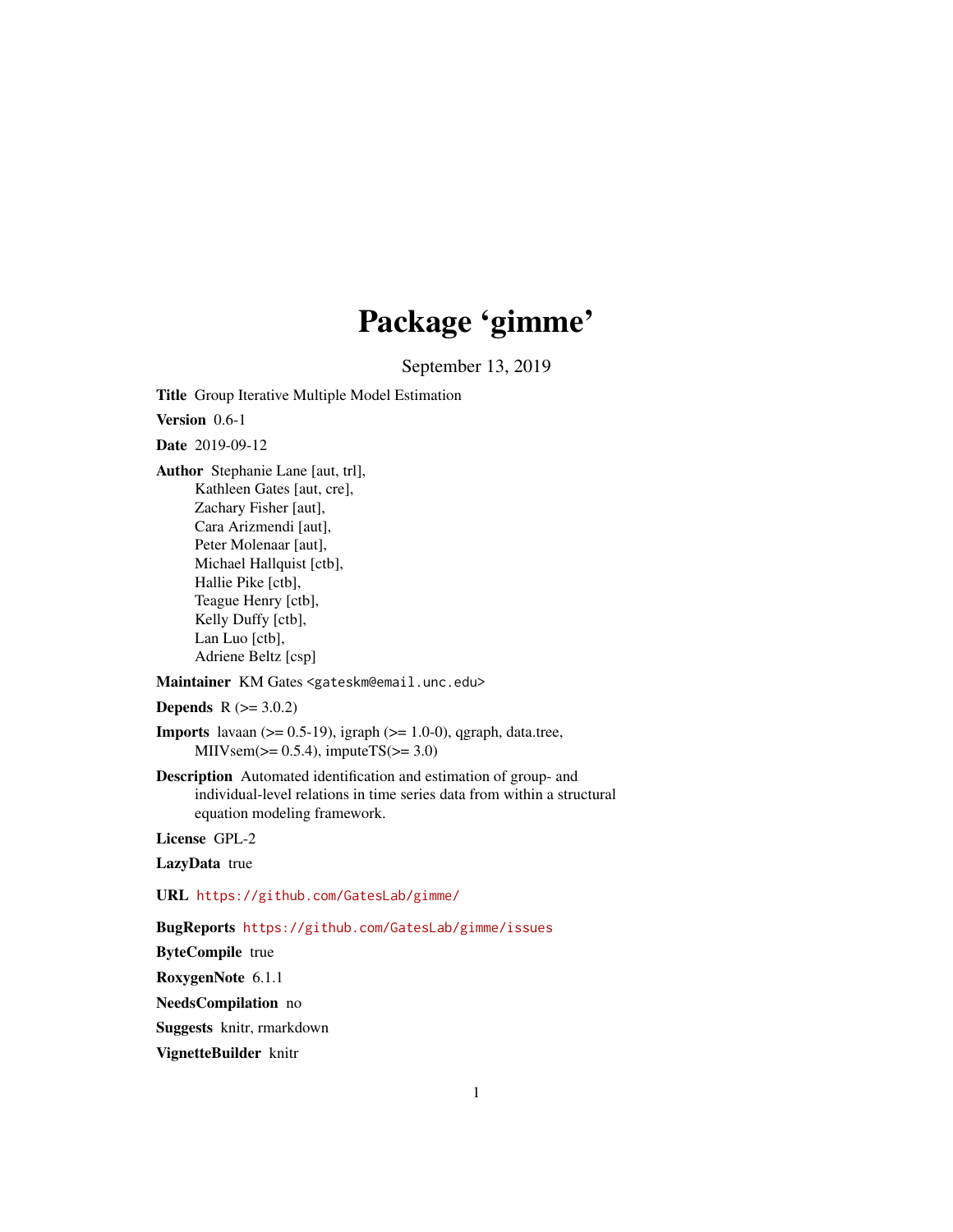<span id="page-1-0"></span>Encoding UTF-8 Repository CRAN Date/Publication 2019-09-13 04:40:08 UTC

# R topics documented:

| Index |  |  |  |  |  |  |  |  |  |  |  |  |  |  |  |  |  | 16 |
|-------|--|--|--|--|--|--|--|--|--|--|--|--|--|--|--|--|--|----|
|       |  |  |  |  |  |  |  |  |  |  |  |  |  |  |  |  |  |    |
|       |  |  |  |  |  |  |  |  |  |  |  |  |  |  |  |  |  |    |
|       |  |  |  |  |  |  |  |  |  |  |  |  |  |  |  |  |  |    |
|       |  |  |  |  |  |  |  |  |  |  |  |  |  |  |  |  |  |    |
|       |  |  |  |  |  |  |  |  |  |  |  |  |  |  |  |  |  |    |
|       |  |  |  |  |  |  |  |  |  |  |  |  |  |  |  |  |  |    |
|       |  |  |  |  |  |  |  |  |  |  |  |  |  |  |  |  |  |    |
|       |  |  |  |  |  |  |  |  |  |  |  |  |  |  |  |  |  |    |
|       |  |  |  |  |  |  |  |  |  |  |  |  |  |  |  |  |  |    |
|       |  |  |  |  |  |  |  |  |  |  |  |  |  |  |  |  |  |    |

gimme-package *Group iterative multiple model estimation*

# **Description**

This package contains functions to identify group- and individual-level unified structural equation models.

#### Details

Researchers across varied domains gather multivariate data for each individual unit of study across multiple occasions of measurement. Generally referred to as time series (or in the social sciences, intensive longitudinal) data, examples include psychophysiological processes such as neuroimaging and heart rate variability, daily diary studies, and observational coding of social interactions among dyads. A primary goal for acquiring these data is to understand temporal processes. The gimme package contains several functions for use with these data. These functions include [gimmeSEM](#page-5-1), which provides both group- and individual-level results by looking across individuals for patterns of relations among variables. A function that provides group-level results, [aggSEM](#page-2-1), is included, as well as a function that provides individual-level results, [indSEM](#page-10-1). The major functions within the gimme package all require the user to specify the directory containing the data and a directory for output to be stored.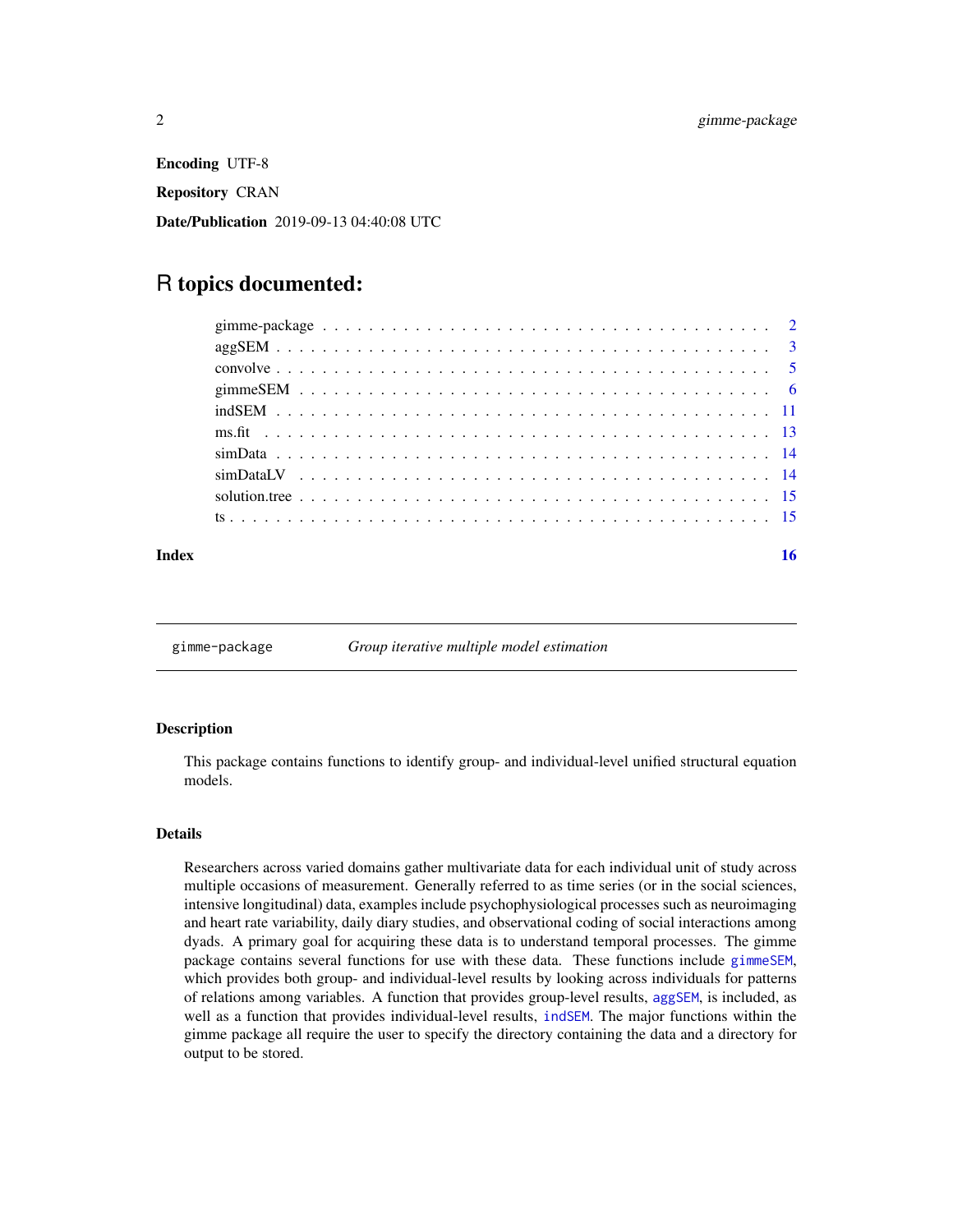#### <span id="page-2-0"></span> $\log$ SEM 3

# Author(s)

```
Stephanie Lane [aut, trl],
Kathleen Gates [aut, cre],
Zachary Fisher [aut],
Cara Arizmendi [aut],
Peter Molenaar [aut],
Michael Hallquist [ctb],
Hallie Pike [ctb],
Cara Arizmendi [ctb],
Teague Henry [ctb],
Kelly Duffy [ctb],
Lan Luo [ctb],
Adriene Beltz [csp]
Maintainer: KM Gates <gateskm@email.unc.edu>
```
<span id="page-2-1"></span>aggSEM *Group-level structural equation model search.*

# Description

Concatenates all individual-level data files and fits a group model to the data.

# Usage

```
aggSEM(data = "",out = "sep = "",header = ,
      ar = TRUE,plot = TRUE,paths = NULL,
      exogenous = NULL,<br>
conv\_vars = NULL,conv_vars
      conv_length = 16,
      conv\_interval = 1,
      mult\_vars = NULL,mean_center_mult = FALSE,
      standardize = FALSE)
```
# Arguments

data The path to the directory where the data files are located, or the name of the list containing each individual's time series. Each file or matrix must contain one matrix for each individual containing a T (time) by p (number of variables) matrix where the columns represent variables and the rows represent time. If in list form, each item in the list (i.e., matrix) must be named.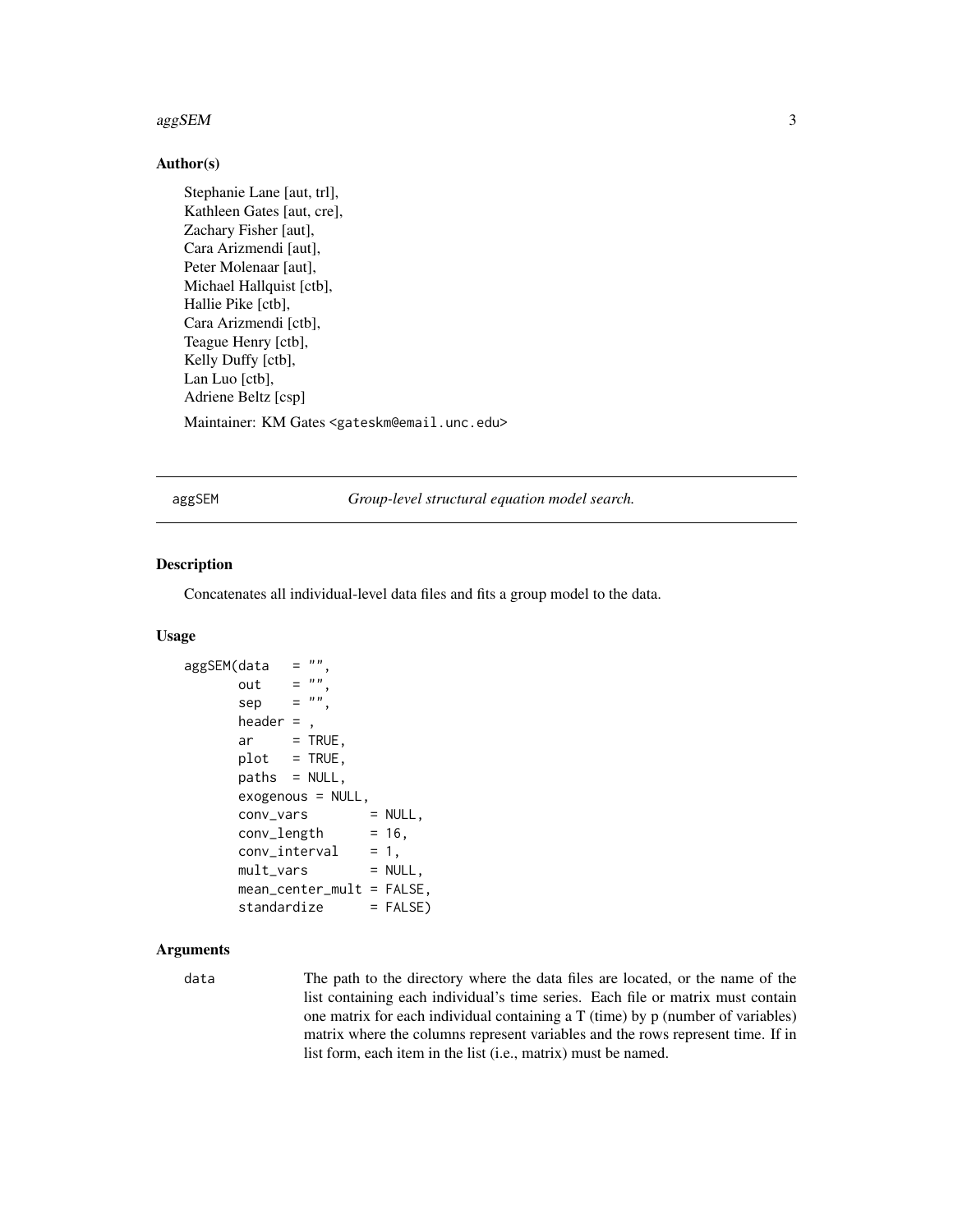| out                                                                                            | The path to the directory where the results will be stored (optional). If specified,<br>a copy of output files will be replaced in directory. If directory at specified path<br>does not exist, it will be created.                                                                                                                                                                                                                                                                                                                                                                                                                                                                                                                                                                                                          |  |  |  |  |  |
|------------------------------------------------------------------------------------------------|------------------------------------------------------------------------------------------------------------------------------------------------------------------------------------------------------------------------------------------------------------------------------------------------------------------------------------------------------------------------------------------------------------------------------------------------------------------------------------------------------------------------------------------------------------------------------------------------------------------------------------------------------------------------------------------------------------------------------------------------------------------------------------------------------------------------------|--|--|--|--|--|
| sep                                                                                            | The spacing of the data files when data are in a directory. "" indicates space-<br>delimited, "/t" indicates tab-delimited, "," indicates comma delimited. Only<br>necessary to specify if reading data in from physical directory.                                                                                                                                                                                                                                                                                                                                                                                                                                                                                                                                                                                          |  |  |  |  |  |
| header                                                                                         | Logical. Indicate TRUE for data files with a header. Only necessary to specify<br>if reading data in from physical directory.                                                                                                                                                                                                                                                                                                                                                                                                                                                                                                                                                                                                                                                                                                |  |  |  |  |  |
| ar                                                                                             | Logical. If TRUE, begins search for group model with autoregressive (AR)<br>paths open. Defaults to TRUE.                                                                                                                                                                                                                                                                                                                                                                                                                                                                                                                                                                                                                                                                                                                    |  |  |  |  |  |
| plot                                                                                           | Logical. If TRUE, figures depicting relations among variables of interest will<br>automatically be created. For aggregate-level plot, red paths represent positive<br>weights and blue paths represent negative weights. Dashed lines denote lagged<br>relations (lag 1) and solid lines are contemporaneous (lag 0). Defaults to TRUE.                                                                                                                                                                                                                                                                                                                                                                                                                                                                                      |  |  |  |  |  |
| paths                                                                                          | lavaan-style syntax containing paths with which to begin model estimation (op-<br>tional). That is, $Y \sim X$ indicates that Y is regressed on X, or X predicts Y. If no<br>header is used, then variables should be referred to with V followed (with no<br>separation) by the column number. If a header is used, variables should be re-<br>ferred to using variable names. To reference lag variables, "lag" should be added<br>to the end of the variable name with no separation. Defaults to NULL.                                                                                                                                                                                                                                                                                                                   |  |  |  |  |  |
| exogenous                                                                                      | Vector of variable names to be treated as exogenous (optional). That is, exoge-<br>nous variable X can predict Y but cannot be predicted by Y. If no header is used,<br>then variables should be referred to with V followed (with no separation) by<br>the column number. If a header is used, variables should be referred to using<br>variable names. Defaults to NULL.                                                                                                                                                                                                                                                                                                                                                                                                                                                   |  |  |  |  |  |
| conv_vars                                                                                      | Vector of variable names to be convolved via smoothed Finite Impulse Response<br>(sFIR). Defaults to NULL.                                                                                                                                                                                                                                                                                                                                                                                                                                                                                                                                                                                                                                                                                                                   |  |  |  |  |  |
| conv_length                                                                                    | Expected response length in seconds. For functional MRI BOLD, 16 seconds<br>(default) is typical for the hemodynamic response function.                                                                                                                                                                                                                                                                                                                                                                                                                                                                                                                                                                                                                                                                                      |  |  |  |  |  |
| conv_interval                                                                                  | Interval between data acquisition. Currently must be a constant. For fMRI stud-<br>ies, this is the repetition time. Defaults to 1.                                                                                                                                                                                                                                                                                                                                                                                                                                                                                                                                                                                                                                                                                          |  |  |  |  |  |
| mult_vars                                                                                      | Vector of variable names to be multiplied to explore bilinear/modulatory effects<br>(optional). All multiplied variables will be treated as exogenous (X can predict<br>Y but cannot be predicted by Y). Within the vector, multiplication of two vari-<br>ables should be indicated with an asterik (e.g. $V1*V2$ ). If no header is used,<br>variables should be referred to with V followed by the column number (with no<br>separation). If a header is used, each variable should be referred to using vari-<br>able names. If multiplication with the lag 1 of a variable is desired, the variable<br>name should be followed by "lag" with no separation (e.g. V1*V2lag). Note<br>that if multiplied variables are desired, at least one variable in the dataset must<br>be specified as exogenous. Defaults to NULL. |  |  |  |  |  |
| mean_center_mult<br>Logical If TDUE the variables indicated in mult vers will be mean centered |                                                                                                                                                                                                                                                                                                                                                                                                                                                                                                                                                                                                                                                                                                                                                                                                                              |  |  |  |  |  |

Logical. If TRUE, the variables indicated in mult\_vars will be mean-centered before being multiplied together. Defaults to FALSE.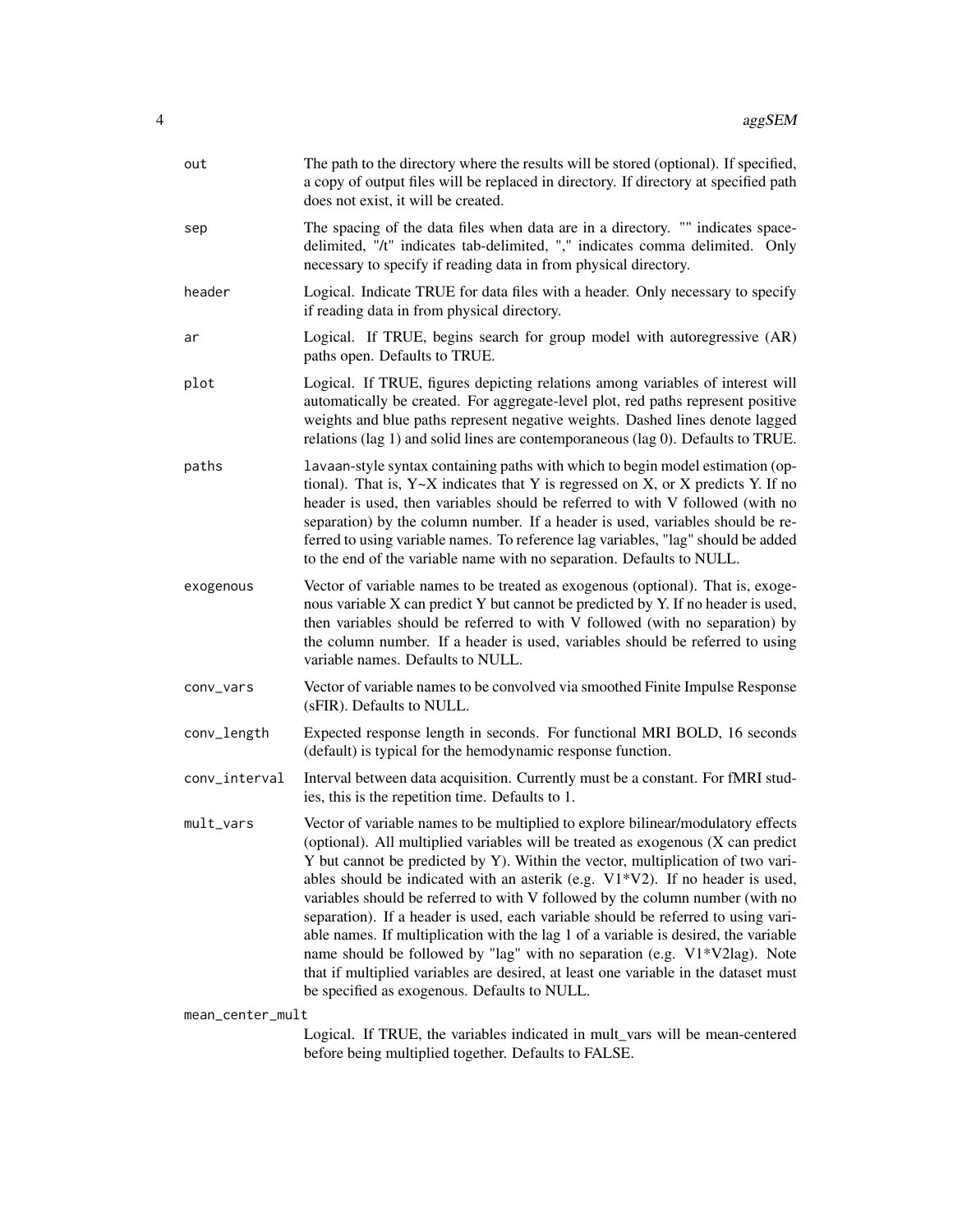#### <span id="page-4-0"></span>convolve 5

- standardize Logical. If TRUE, all variables will be standardized to have a mean of zero and a standard deviation of one. Defaults to FALSE. @details In main output directory:
	- allBetas Matrix. Contains estimates for each path in the aggregate-level model. The row variable is the outcome and the column variable is the predictor variable.
	- allStdErrors Matrix. Contains standard errors for each path in the aggregatelevel model. The row variable is the outcome and the column variable is the predictor variable.
	- allPathEstimates Contains estimate, standard error, p-value, and z-value for each path for the concatenated data.
	- summaryFit Contains model fit information for the aggregate-level model.
	- summaryPathsPlot Contains aggregate-level plot. Red paths represent positive weights and blue paths represent negative weights.

# Author(s)

Stephanie Lane

# Examples

```
## Not run:
exFit <- aggSEM(data = ts)
## End(Not run)
plot(exFit)
```
convolve *Group iterative multiple model estimation.*

# **Description**

This function estimates the basis vectors related to responses following a binary impulse and convolves that binary impulse vector.

# Usage

```
convolveFIR(ts_list = NULL,
     varLabels = NULL,
     conv_length = 16,
     conv_interval = 1)
```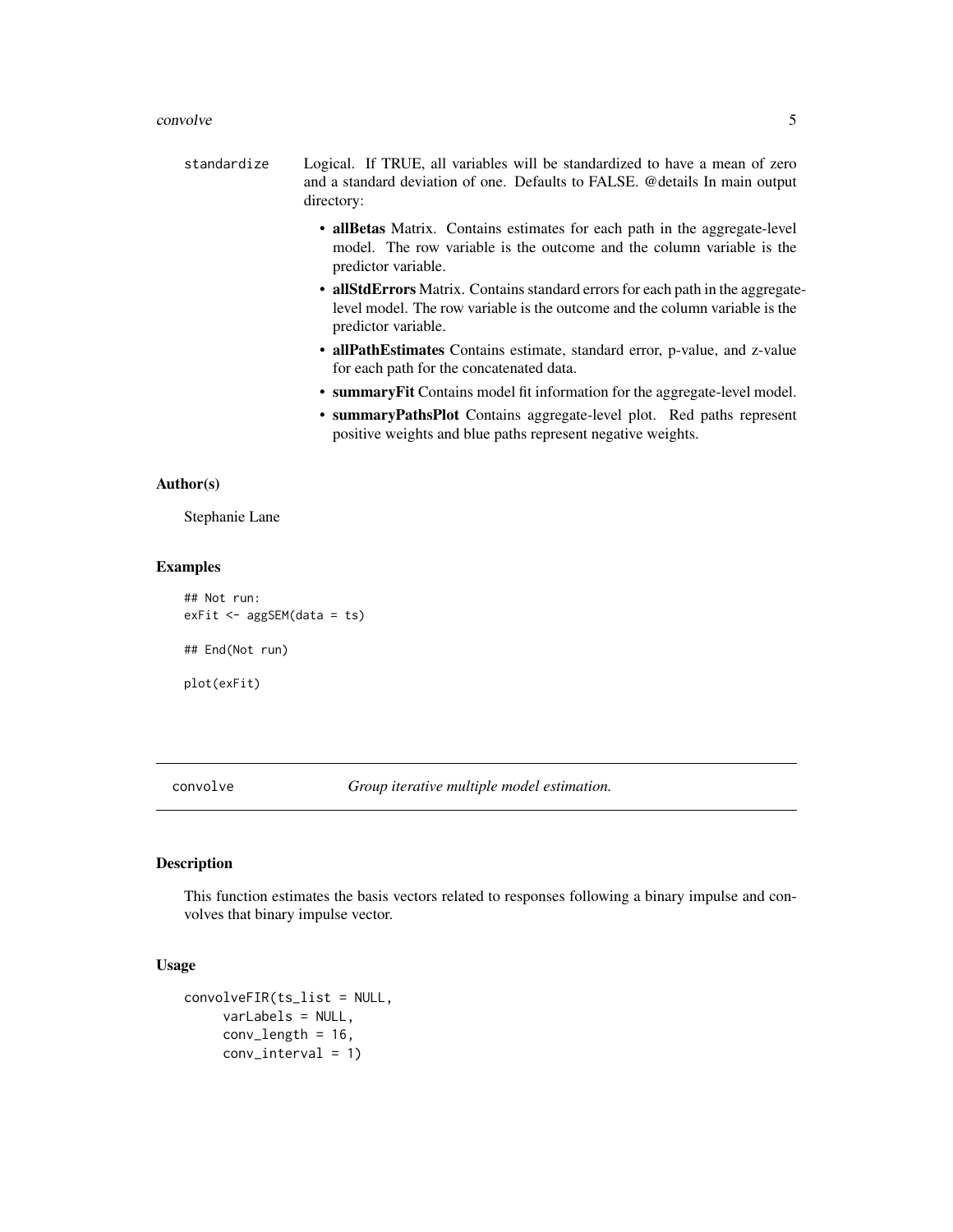# <span id="page-5-0"></span>Arguments

| ts_list       | a list of dataframes.                                                                                                                                                                        |
|---------------|----------------------------------------------------------------------------------------------------------------------------------------------------------------------------------------------|
| varLabels     | a list of variable sets. Contains varLabels\$coln, all column names, varLabels\$conv,<br>the names of variables to convolve, and varLabels\$exog, a list of exogenous<br>variables (if any). |
| conv_length   | Expected response length in seconds. For functional MRI BOLD, 16 seconds<br>(default) is typical for the hemodynamic response function.                                                      |
| conv_interval | Interval between data acquisition. Currently must be a constant. For fMRI stud-<br>ies, this is the repetition time. Defaults to 1.                                                          |
|               |                                                                                                                                                                                              |

<span id="page-5-1"></span>

| gimmeSEM<br>Group iterative multiple model estimation. |  |
|--------------------------------------------------------|--|
|--------------------------------------------------------|--|

# Description

This function identifies structural equation models for each individual that consist of both grouplevel and individual-level paths.

# Usage

| gimmeSEM(data |                                   | $=$ NULL, |                 |
|---------------|-----------------------------------|-----------|-----------------|
|               | out                               | $= NULL,$ |                 |
|               | sep                               | $= NULL,$ |                 |
|               | $header = NULL,$                  |           |                 |
|               | ar                                | $=$ TRUE, |                 |
|               | $=$ TRUE,<br>plot                 |           |                 |
|               | $subgroup = FALSE,$               |           |                 |
|               | $sub_f$ eature = "lag & contemp", |           |                 |
|               | $sub\_method = "Walktrap",$       |           |                 |
|               | $confirm\_subgroup = NULL,$       |           |                 |
|               | $paths = NULL,$                   |           |                 |
|               | $conv_vars = NULL$ ,              |           |                 |
|               | $conv_length = 16,$               |           |                 |
|               | $conv\_interval = 1$ ,            |           |                 |
|               | $mult\_vars = NULL,$              |           |                 |
|               | $mean_center_mult = FALSE,$       |           |                 |
|               | $standardize = FALSE,$            |           |                 |
|               | groupcutoff = $.75$ ,             |           |                 |
|               | subcutoff $= .5,$                 |           |                 |
|               | $diagnos$ = $FALSE,$              |           |                 |
|               | ms_allow                          |           | $=$ FALSE,      |
|               | ms_tol                            |           | $= 1e-5$ ,      |
|               | lv_model                          |           | $= NULL,$       |
|               | $lv\_estimator = "miiv",$         |           |                 |
|               | lv_scores                         |           | = "regression", |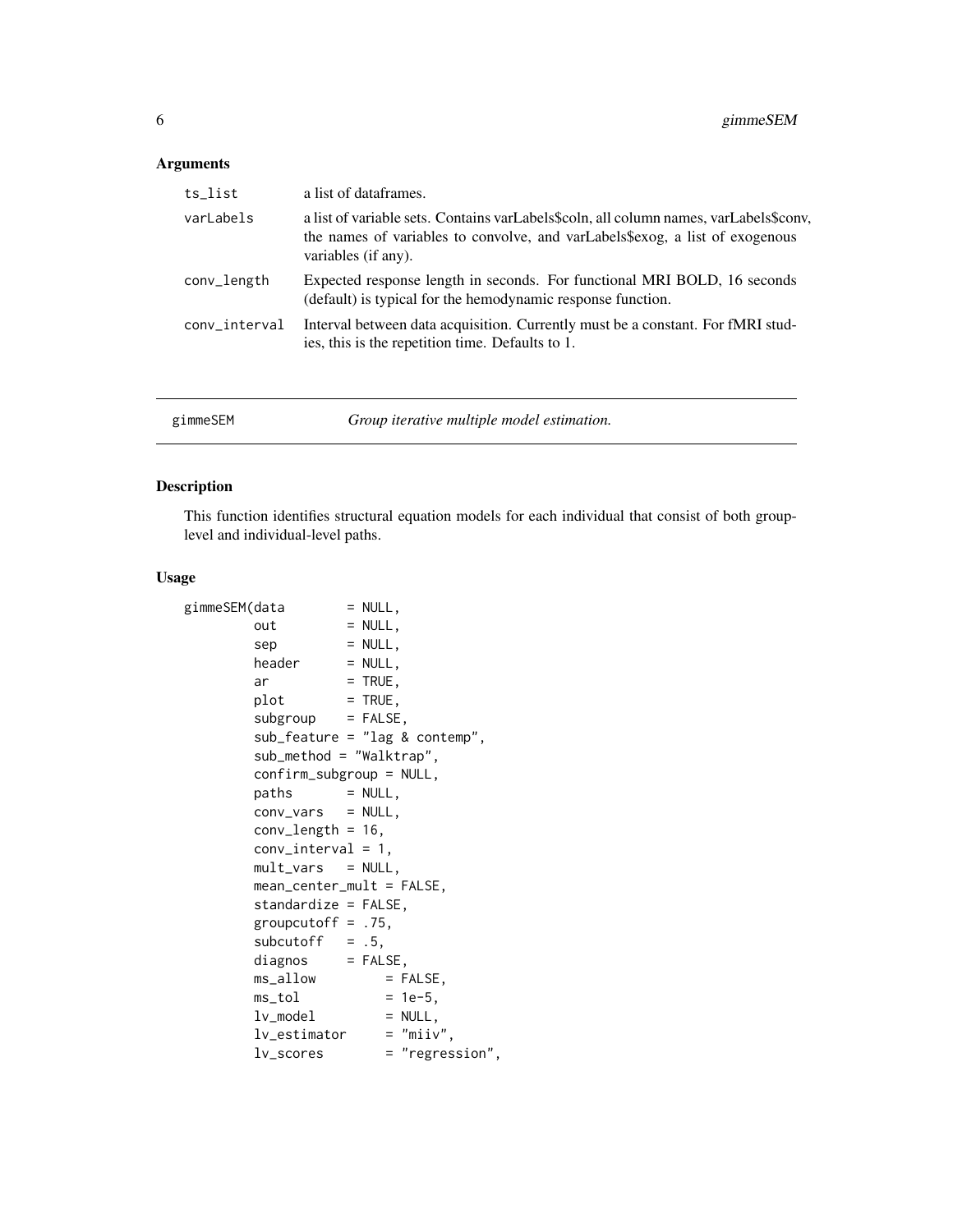```
lv_miiv_scaling = "first.indicator",
lv_final_estimator = "miiv",
lasso_model_crit = NULL
```
# Arguments

| data             | The path to the directory where the data files are located, or the name of the<br>list containing each individual's time series. Each file or matrix must contain<br>one matrix for each individual containing a $T$ (time) by $p$ (number of variables)<br>matrix where the columns represent variables and the rows represent time. In-<br>dividuals must have the same variables (p) but can have different lengths of<br>observations (T).                                                                                                                                                                                                                             |
|------------------|----------------------------------------------------------------------------------------------------------------------------------------------------------------------------------------------------------------------------------------------------------------------------------------------------------------------------------------------------------------------------------------------------------------------------------------------------------------------------------------------------------------------------------------------------------------------------------------------------------------------------------------------------------------------------|
| out              | The path to the directory where the results will be stored (optional). If specified,<br>a copy of output files will be replaced in directory. If directory at specified path<br>does not exist, it will be created.                                                                                                                                                                                                                                                                                                                                                                                                                                                        |
| sep              | The spacing of the data files. "" indicates space-delimited, "/t" indicates tab-<br>delimited, "," indicates comma delimited. Only necessary to specify if reading<br>data in from physical directory.                                                                                                                                                                                                                                                                                                                                                                                                                                                                     |
| header           | Logical. Indicate TRUE for data files with a header. Only necessary to specify<br>if reading data in from physical directory.                                                                                                                                                                                                                                                                                                                                                                                                                                                                                                                                              |
| ar               | Logical. If TRUE, begins search for group model with autoregressive (AR)<br>paths freed for estimation. If ms_allow=TRUE, it is recommended to set ar=FALSE.<br>Multiple solutions are unlikely to be found when ar=TRUE. Defaults to TRUE.                                                                                                                                                                                                                                                                                                                                                                                                                                |
| plot             | Logical. If TRUE, graphs depicting relations among variables of interest will<br>automatically be created. Solid lines represent contemporaneous relations (lag<br>0) and dashed lines reflect lagged relations (lag 1). For individual-level plots,<br>red paths represent positive weights and blue paths represent negative weights.<br>Width of paths corresponds to estimated path weight. For the group-level plot,<br>black represents group-level paths, grey represents individual-level paths, and (if<br>subgroup = TRUE) green represents subgroup-level paths. For the group-level<br>plot, the width of the edge corresponds to the count. Defaults to TRUE. |
| subgroup         | Logical. If TRUE, subgroups are generated based on similarities in model fea-<br>tures using the walktrap.community function from the igraph package. When<br>ms_allow=TRUE, subgroup should be set to FALSE. Defaults to FALSE.                                                                                                                                                                                                                                                                                                                                                                                                                                           |
| sub_feature      | Option to indicate feature(s) used to subgroup individuals. Defaults to "lag $\&$<br>contemp" for lagged and contemporaneous, which is the original method. Can<br>use "lagged" or "contemp" to subgroup solely on features related to lagged and<br>contemporaneous relations, respectively.                                                                                                                                                                                                                                                                                                                                                                              |
| sub_method       | Community detection method used to cluster individuals into subgroups. Op-<br>tions align with those available in the igraph package: "Walktrap" (default), "In-<br>fomap", "Louvain", "Edge Betweenness", "Label Prop", "Fast Greedy", "Lead-<br>ing Eigen", and "Spinglass".                                                                                                                                                                                                                                                                                                                                                                                             |
| confirm_subgroup |                                                                                                                                                                                                                                                                                                                                                                                                                                                                                                                                                                                                                                                                            |
|                  | Dataframe. Option only available when subgroup = TRUE. Dataframe should<br>contain two columns. The first column should specify file labels (the name<br>of the data files without file extension), and the second should contain integer                                                                                                                                                                                                                                                                                                                                                                                                                                  |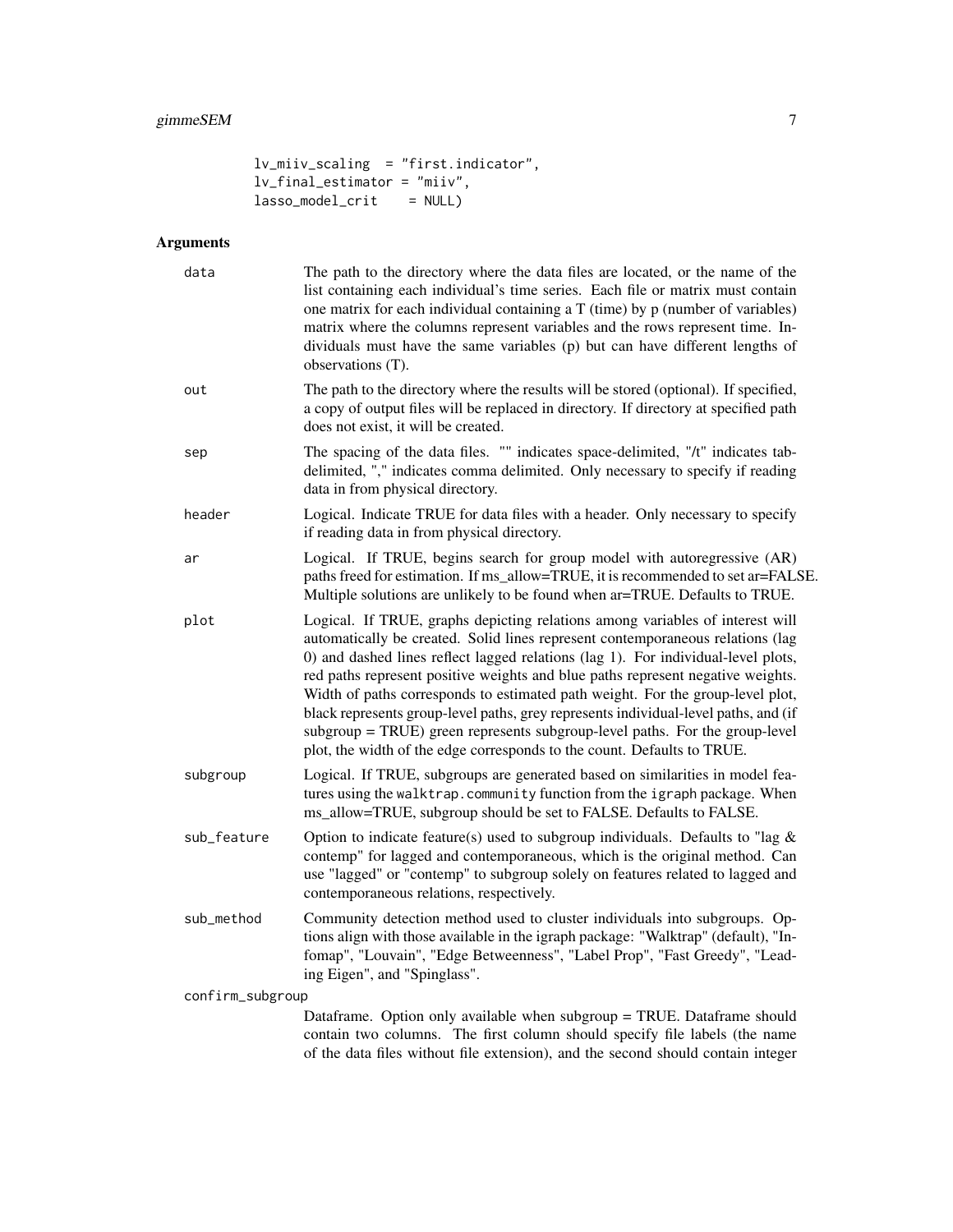|                  | values (beginning at 1) specifying the subgroup membership for each individual.<br>function from the igraph package. Defaults to TRUE.                                                                                                                                                                                                                                                                                                                                                                                                                                                                                                                                           |
|------------------|----------------------------------------------------------------------------------------------------------------------------------------------------------------------------------------------------------------------------------------------------------------------------------------------------------------------------------------------------------------------------------------------------------------------------------------------------------------------------------------------------------------------------------------------------------------------------------------------------------------------------------------------------------------------------------|
| paths            | lavaan-style syntax containing paths with which to begin model estimation (op-<br>tional). That is, $Y \sim X$ indicates that Y is regressed on X, or X predicts Y. If no<br>header is used, then variables should be referred to with V followed (with no<br>separation) by the column number. If a header is used, variables should be re-<br>ferred to using variable names. To reference lag variables, "lag" should be added<br>to the end of the variable name with no separation. Defaults to NULL.                                                                                                                                                                       |
| conv_vars        | Vector of variable names to be convolved via smoothed Finite Impulse Response<br>(sFIR). Note, conv_vars are not not automatically considered exogenous vari-<br>ables. To treat conv_vars as exogenous use the exogenous argument. Variables<br>listed in conv_vars must be binary variables. If there is missing data in the en-<br>dogenous variables their values will be imputed for the convolution operation<br>only. Defaults to NULL. ### If there are multiple variables listed in conv_vars<br>they are not used in the convolution of additional conv_vars.## You can't do<br>lagged variables.                                                                      |
| conv_length      | Expected response length in seconds. For functional MRI BOLD, 16 seconds<br>(default) is typical for the hemodynamic response function.                                                                                                                                                                                                                                                                                                                                                                                                                                                                                                                                          |
| conv_interval    | Interval between data acquisition. Currently must be a constant. For fMRI stud-<br>ies, this is the repetition time. Defaults to 1.                                                                                                                                                                                                                                                                                                                                                                                                                                                                                                                                              |
| mult_vars        | Vector of variable names to be multiplied to explore bilinear/modulatory effects<br>(optional). All multiplied variables will be treated as exogenous (X can predict<br>Y but cannot be predicted by Y). Within the vector, multiplication of two vari-<br>ables should be indicated with an asterik (e.g. $V1*V2$ ). If no header is used,<br>variables should be referred to with V followed by the column number (with no<br>separation). If a header is used, each variable should be referred to using vari-<br>able names. If multiplication with the lag 1 of a variable is desired, the variable<br>name should be followed by "lag" with no separation (e.g. V1*V2lag). |
| mean_center_mult |                                                                                                                                                                                                                                                                                                                                                                                                                                                                                                                                                                                                                                                                                  |
|                  | Logical. If TRUE, the variables indicated in mult_vars will be mean-centered<br>before being multiplied together. Defaults to FALSE.                                                                                                                                                                                                                                                                                                                                                                                                                                                                                                                                             |
| standardize      | Logical. If TRUE, all variables will be standardized to have a mean of zero and<br>a standard deviation of one. Defaults to FALSE.                                                                                                                                                                                                                                                                                                                                                                                                                                                                                                                                               |
| groupcutoff      | Cutoff value for group-level paths. Defaults to .75, indicating that a path must<br>be significant across 75% of individuals to be included as a group-level path.                                                                                                                                                                                                                                                                                                                                                                                                                                                                                                               |
| subcutoff        | Cutoff value for subgroup- level paths. Defaults to .5, indicating that a path<br>must be significant across at least 50% of the individuals in a subgroup to be<br>considered a subgroup-level path.                                                                                                                                                                                                                                                                                                                                                                                                                                                                            |
| diagnos          | Logical.If TRUE provides internal output for diagnostic purposes. Defaults to<br>FALSE.                                                                                                                                                                                                                                                                                                                                                                                                                                                                                                                                                                                          |
| ms_allow         | Logical. If TRUE provides multiple solutions when more than one path has<br>identical modification index values. When ms_allow=TRUE, it is recommended<br>to set ar=FALSE. Multiple solutions are unlikely to be found when ar=TRUE.<br>Additionally, subgroup should be set to FALSE.                                                                                                                                                                                                                                                                                                                                                                                           |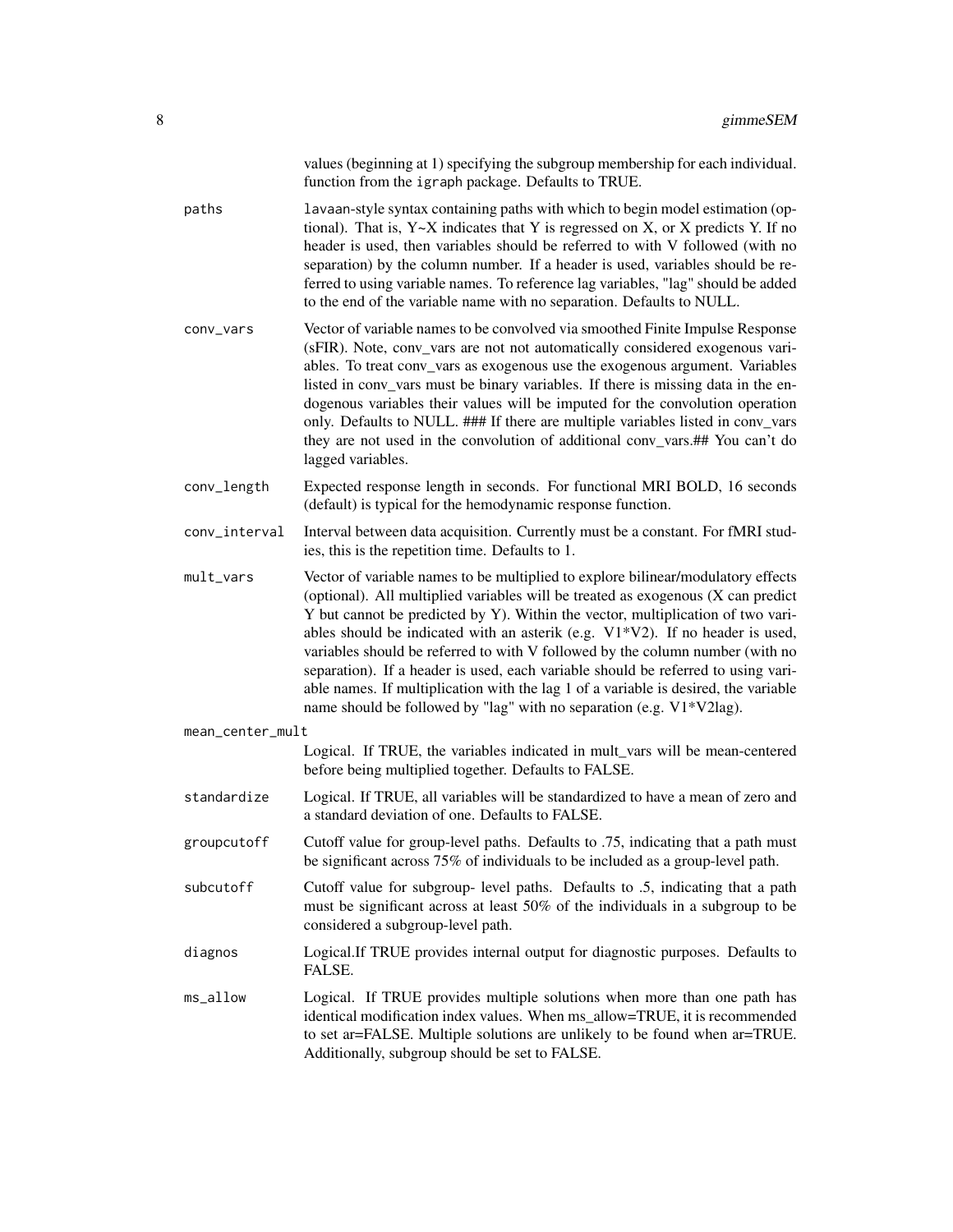### gimmeSEM 9

| ms_tol             | Precision used when evaluating similarity of modification indices when ms_allow<br>= TRUE. We recommend that ms_tol not be greater than the default, especially<br>when standardize=TRUE. Defaults to 1e-5.                                                                                                   |
|--------------------|---------------------------------------------------------------------------------------------------------------------------------------------------------------------------------------------------------------------------------------------------------------------------------------------------------------|
| $lv$ _mode $l$     | Invoke latent variable modeling by providing the measurement model syntax<br>here. lavaan conventions are used for relating observed variables to factors.<br>Defaults to NULL.                                                                                                                               |
| lv_estimator       | Estimator used for factor analysis. Options are "miiv" (default), "pml" (pseudo-<br>ML) or "svd".                                                                                                                                                                                                             |
| lv_scores          | Method used for estimating latent variable scores from parameters obtained<br>from the factor analysis when lv_model is not NULL. Options are: "regression"<br>(Default), "bartlett".                                                                                                                         |
| lv_miiv_scaling    |                                                                                                                                                                                                                                                                                                               |
|                    | Type of scaling indicator to use when "miiv" selected for lv_estimator. Op-<br>tions are "first indicator" (Default; the first observed variable in the measure-<br>ment equation is used), "group" (best one for the group), or "individual" (each<br>individual has the best one for them according to R2). |
| lv_final_estimator |                                                                                                                                                                                                                                                                                                               |
|                    | Estimator for final estimations. "miiv" (Default) or "pml" (pseudo-ML).                                                                                                                                                                                                                                       |
| lasso_model_crit   |                                                                                                                                                                                                                                                                                                               |
|                    | When not null, invokes multiLASSO approach for the GIMME model search<br>procedure. Arguments indicate the model selection criterion to use for model                                                                                                                                                         |

selection: 'bic' (select on BIC), 'aic', 'aicc', 'hqc', 'cv' (cross-validation).

# Details

In main output directory:

- indivPathEstimates Contains estimate, standard error, p-value, and z-value for each path for each individual. If subgroup = TRUE and subgroups are found, then a column is present containing the subgroup membership for each individual. Also contains the level at which each path was estimated: group, subgroup, or individual.
- summaryFit Contains model fit information for individual- level models. If subgroups are requested, this file also contains the subgroup membership for each individual.
- summaryPathCountMatrix Contains counts of total number of paths, both contemporaneous and lagged, estimated for the sample. The row variable is the outcome and the column variable is the predictor variable.
- summaryPathCounts Contains summary count information for paths identified at the group-, subgroup (if subgroup  $=$  TRUE), and individual-level.
- summaryPathsPlot Produced if plot = TRUE. Contains figure with group, subgroup (if subgroup = TRUE), and individual-level paths for the sample. Black paths are group-level, green paths are subgroup-level, and grey paths are individual-level, where the thickness of the line represents the count.

In subgroup output directory (if subgroup = TRUE):

• subgroup*k*PathCounts Contains counts of relations among lagged and contemporaneous variables for the *k*th subgroup.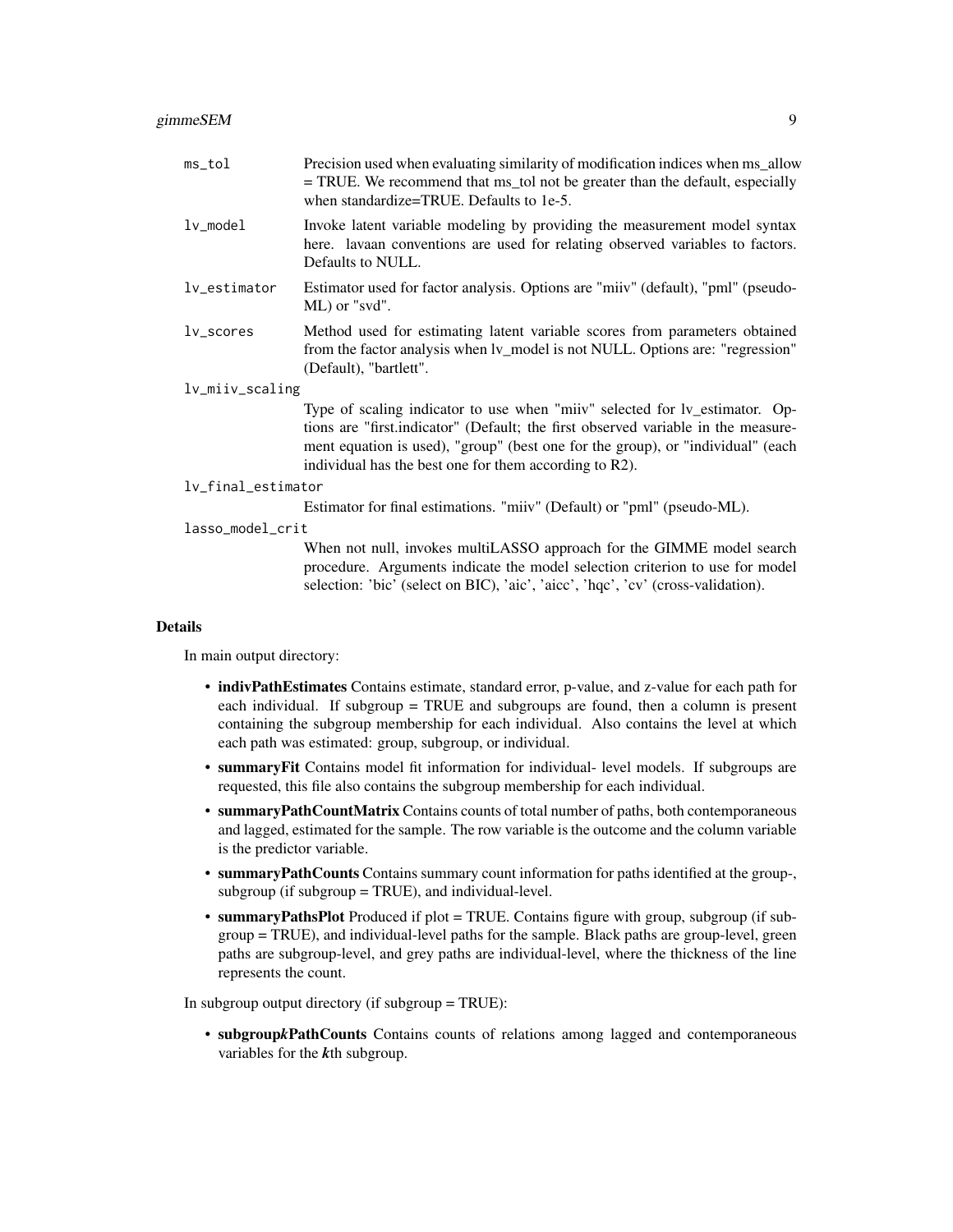• subgroup*k*Plot Contains plot of group, subgroup, and individual level paths for the *k*th subgroup. Black represents group-level paths, grey represents individual-level paths, and green represents subgroup-level paths.

Note: if a subgroup of size  $n = 1$  is discovered, subgroup-level output is not produced. In individual output directory (where *id* represents the original file name for each individual):

- *id*Betas Contains individual-level estimates of each path for each individual.
- *idStdErrors* Contains individual-level standard errors for each path for each individual.
- *id*Plot Contains individual-level plots. Red paths represent positive weights and blue paths represent negative weights.

# Author(s)

Stephanie Lane and Zachary Fisher

# References

Gates, K.M. & Molenaar, P.C.M. (2012). Group search algorithm recovers effective connectivity maps for individuals in homogeneous and heterogeneous samples. NeuroImage, 63, 310-319.

Lane, S.T. & Gates, K.M. (2017). Automated selection of robust individual-level structural equation models for time series data. Structural Equation Modeling.

Adriene M. Beltz & Peter C. M. Molenaar (2016) Dealing with Multiple Solutions in Structural Vector Autoregressive Models, Multivariate Behavioral Research, 51:2-3, 357-373.

#### Examples

```
## Not run:
paths <- 'V2 \sim V1
         V3 ~ V4lag'
fit \leq gimmeSEM(data = simData,
               out = "C:/simData_out",
               subgroup = TRUE,paths = paths)
print(fit, mean = TRUE)
print(fit, subgroup = 1, mean = TRUE)
print(fit, file = "group_1_1", estimates = TRUE)
print(fit, subgroup = 2, fitMeasures = TRUE)
plot(fit, file = "group_1_1")
## End(Not run)
```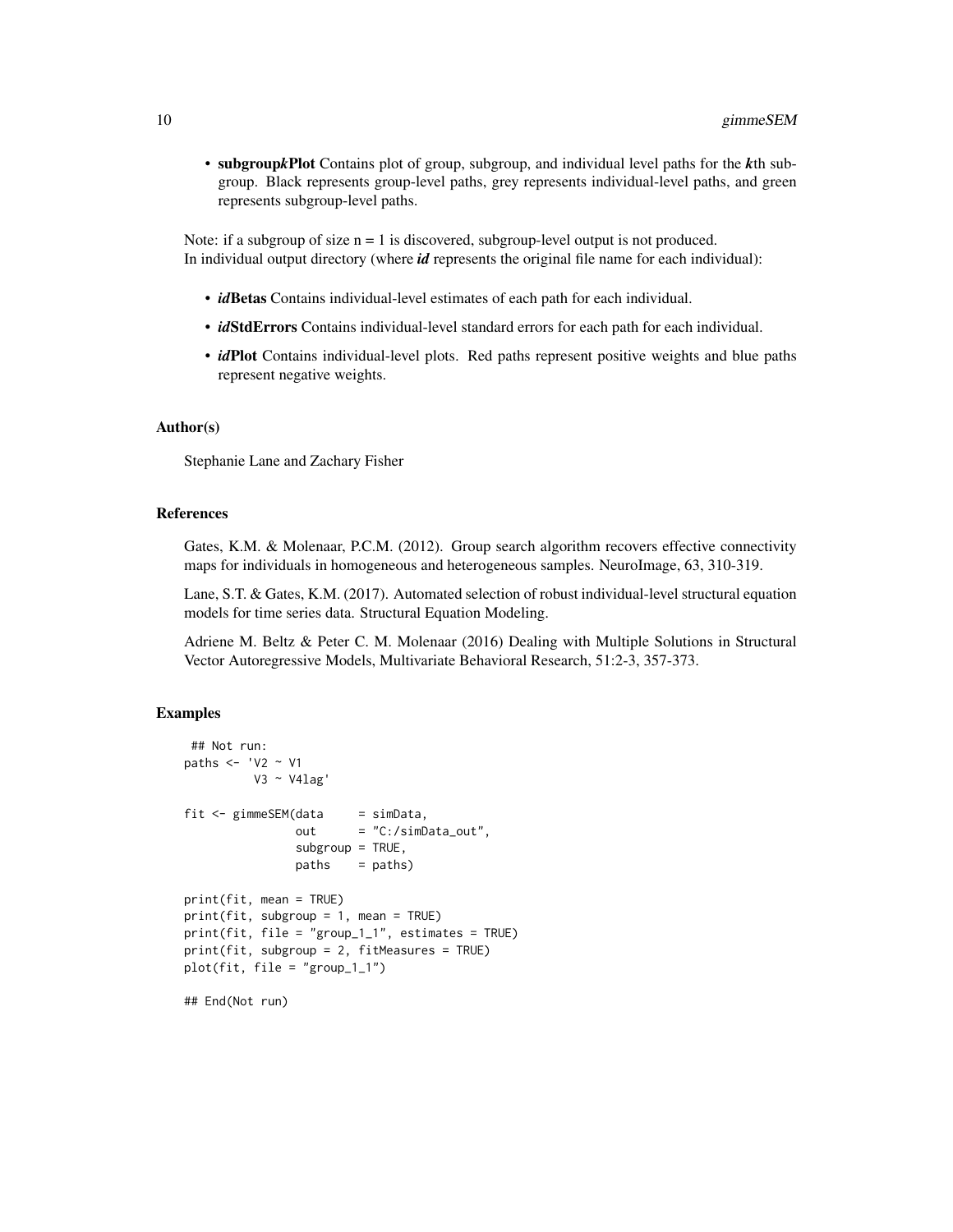<span id="page-10-1"></span><span id="page-10-0"></span>

# Description

This function identifies structural equation models for each individual. It does not utilize any shared information from the sample.

# Usage

| indSEM(data      | $= NULL,$                   |            |
|------------------|-----------------------------|------------|
| $out = NULL,$    |                             |            |
| sep              | $=$ NULL,                   |            |
| header = NULL.   |                             |            |
| ar               | $=$ TRUE,                   |            |
| $plot = TRUE,$   |                             |            |
| $paths = NULL$ , |                             |            |
| exogenous        |                             | $= NULL,$  |
| conv_vars        |                             | $= NULL,$  |
| conv_length      |                             | $= 16.$    |
| conv_interval    |                             | $= 1.$     |
| mult_vars        |                             | $= NULL,$  |
|                  | $mean_center_mult = FALSE,$ |            |
| standardize      |                             | $=$ FALSE) |

# Arguments

| data   | The path to the directory where the data files are located, or the name of the<br>list containing each individual's time series. Each file or matrix must contain<br>one matrix for each individual containing a $T$ (time) by $p$ (number of variables)<br>matrix where the columns represent variables and the rows represent time. |
|--------|---------------------------------------------------------------------------------------------------------------------------------------------------------------------------------------------------------------------------------------------------------------------------------------------------------------------------------------|
| out    | The path to the directory where the results will be stored (optional). If specified,<br>a copy of output files will be replaced in directory. If directory at specified path<br>does not exist, it will be created.                                                                                                                   |
| sep    | The spacing of the data files. "" indicates space-delimited, "/t" indicates tab-<br>delimited, "," indicates comma delimited. Only necessary to specify if reading<br>data in from physical directory.                                                                                                                                |
| header | Logical. Indicate TRUE for data files with a header. Only necessary to specify<br>if reading data in from physical directory.                                                                                                                                                                                                         |
| ar     | Logical. If TRUE, begins search for individual models with autoregressive (AR)<br>paths open. Defaults to TRUE.                                                                                                                                                                                                                       |
| plot   | Logical. If TRUE, graphs depicting relations among variables of interest will<br>automatically be created. Defaults to TRUE. For individual- level plots, red<br>paths represent positive weights and blue paths represent negative weights.                                                                                          |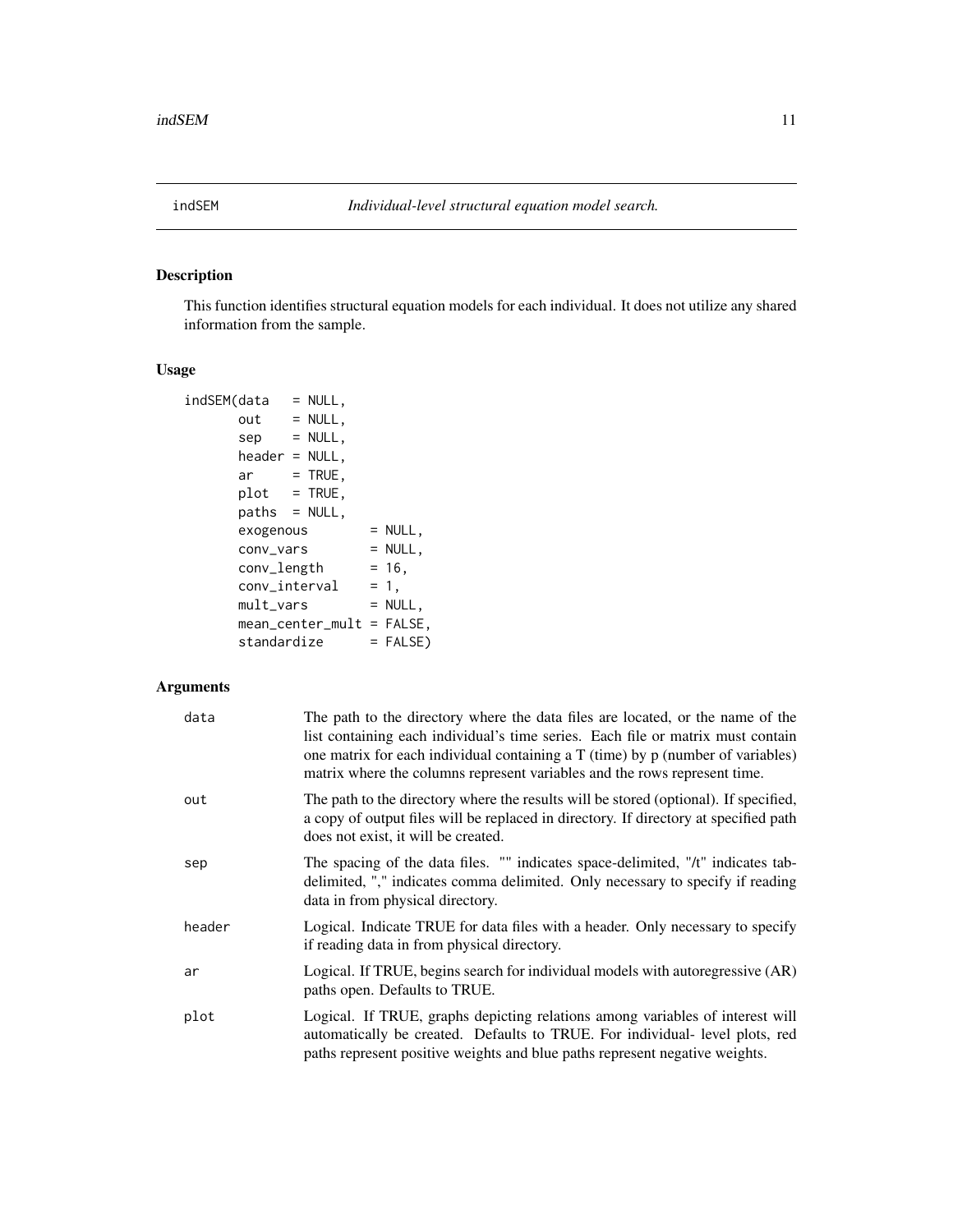| paths            | lavaan-style syntax containing paths with which to begin model estimation. That<br>is, $Y \sim X$ indicates that Y is regressed on X, or X predicts Y. If no header is used,<br>then variables should be referred to with V followed (with no separation) by<br>the column number. If a header is used, variables should be referred to using<br>variable names. To reference lag variables, "lag" should be added to the end of<br>the variable name with no separation. Defaults to NULL.                                                                                                                                                                                                                                                                                                                                  |
|------------------|------------------------------------------------------------------------------------------------------------------------------------------------------------------------------------------------------------------------------------------------------------------------------------------------------------------------------------------------------------------------------------------------------------------------------------------------------------------------------------------------------------------------------------------------------------------------------------------------------------------------------------------------------------------------------------------------------------------------------------------------------------------------------------------------------------------------------|
| exogenous        | Vector of variable names to be treated as exogenous. That is, exogenous vari-<br>able X can predict Y but cannot be predicted by Y. If no header is used, then<br>variables should be referred to with V followed (with no separation) by the col-<br>umn number. If a header is used, variables should be referred to using variable<br>names. Defaults to NULL.                                                                                                                                                                                                                                                                                                                                                                                                                                                            |
| conv_vars        | Vector of variable names to be convolved via smoothed Finite Impulse Response<br>(sFIR). Defaults to NULL.                                                                                                                                                                                                                                                                                                                                                                                                                                                                                                                                                                                                                                                                                                                   |
| conv_length      | Expected response length in seconds. For functional MRI BOLD, 16 seconds<br>(default) is typical for the hemodynamic response function.                                                                                                                                                                                                                                                                                                                                                                                                                                                                                                                                                                                                                                                                                      |
| conv_interval    | Interval between data acquisition. Currently must be a constant. For fMRI stud-<br>ies, this is the repetition time. Defaults to 1.                                                                                                                                                                                                                                                                                                                                                                                                                                                                                                                                                                                                                                                                                          |
| mult_vars        | Vector of variable names to be multiplied to explore bilinear/modulatory effects<br>(optional). All multiplied variables will be treated as exogenous (X can predict<br>Y but cannot be predicted by Y). Within the vector, multiplication of two vari-<br>ables should be indicated with an asterik (e.g. $V1*V2$ ). If no header is used,<br>variables should be referred to with V followed by the column number (with no<br>separation). If a header is used, each variable should be referred to using vari-<br>able names. If multiplication with the lag 1 of a variable is desired, the variable<br>name should be followed by "lag" with no separation (e.g. V1*V2lag). Note<br>that if multiplied variables are desired, at least one variable in the dataset must<br>be specified as exogenous. Defaults to NULL. |
| mean_center_mult |                                                                                                                                                                                                                                                                                                                                                                                                                                                                                                                                                                                                                                                                                                                                                                                                                              |
|                  | Logical. If TRUE, the variables indicated in mult_vars will be mean-centered<br>before being multiplied together. Defaults to FALSE.                                                                                                                                                                                                                                                                                                                                                                                                                                                                                                                                                                                                                                                                                         |
| standardize      | Logical. If TRUE, all variables will be standardized to have a mean of zero and                                                                                                                                                                                                                                                                                                                                                                                                                                                                                                                                                                                                                                                                                                                                              |

# Details

In main output directory:

- indivPathEstimates Contains estimate, standard error, p-value, and z-value for each path for each individual
- summaryFit Contains model fit information for individual- level models.

a standard deviation of one. Defaults to FALSE.

- summaryPathCountMatrix Contains counts of total number of paths, both contemporaneous and lagged, estimated for the sample. The row variable is the outcome and the column variable is the predictor variable.
- summaryPathCounts Contains summary count information for paths identified at the individuallevel.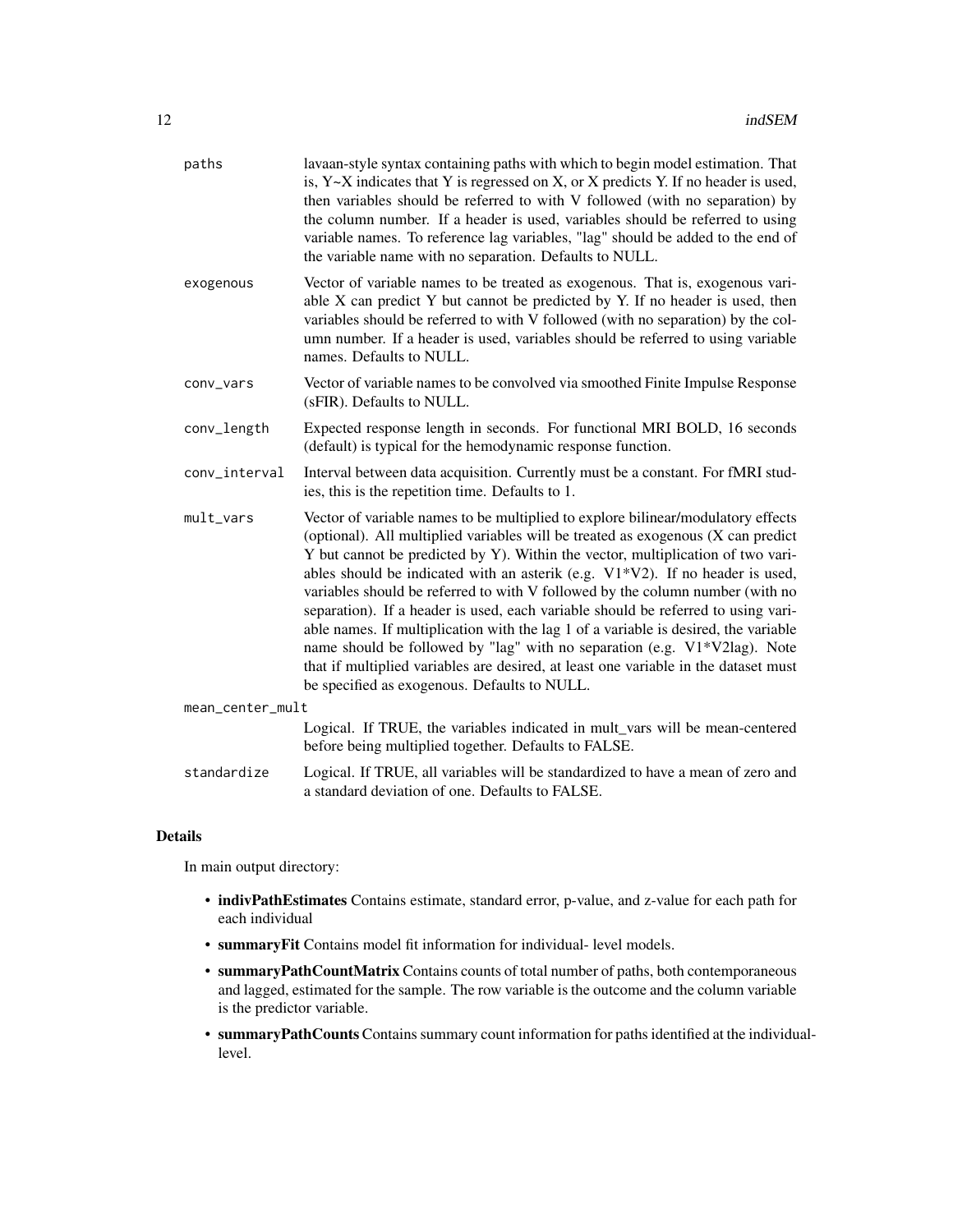<span id="page-12-0"></span>• summaryPathsPlot Contains counts of total number of paths, both contemporaneous and lagged, estimated for the sample. The row variable is the outcome and the column variable is the predictor variable.

In individual output directory (where *id* represents the original file name for each individual):

- *id*Betas Contains individual-level estimates of each path for each individual.
- *id*StdErrors Contains individual-level standard errors for each path for each individual.
- *id*Plot Contains individual-level plots. Red paths represent positive weights and blue paths represent negative weights.

#### Author(s)

Stephanie Lane

# Examples

```
## Not run:
fit \le indSEM(data = "C:/data100",
             out = "C:/data100_indSEM_out",
             sep = ","header = FALSE)
print(fit, file = "group1.1", estimates = TRUE)
plot(fit, file = "group1.1")
## End(Not run)
```
#### ms.fit *Fitted gimme object with multiple solutions*

# **Description**

This object contains a fitted gimme object where multiple solutions gimme was used. The simulated data had 25 individuals, each with 100 time points.

#### Usage

ms.fit

# Format

A fitted gimme object, where multiple solutions gimme was used.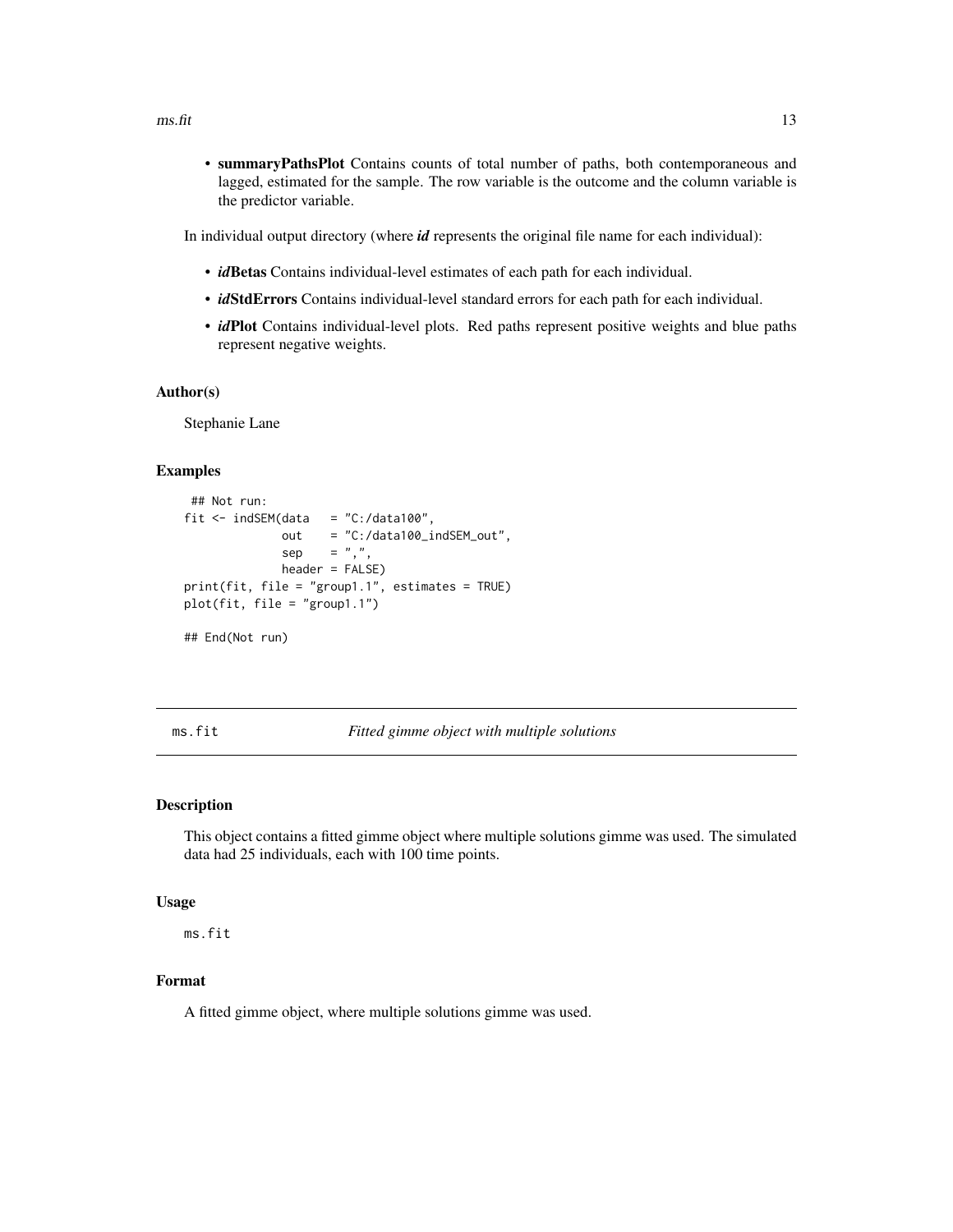<span id="page-13-0"></span>simData *Large example, heterogeneous data, group, subgroup, and individual level effects.*

# Description

This object contains a list of simulated time series data for twenty-five individuals with 200 time points and 10 variables, or regions of interest.

# Usage

simData

# Format

A list of data frames with 25 individuals, who each have 200 observations on 10 variables.

| simDataLV | Latent variable example, heterogeneous data, group, subgroup level |
|-----------|--------------------------------------------------------------------|
|           | effects.                                                           |

# Description

This object contains a list of simulated time series data for twenty individuals with 500 time points and 9 variables, or regions of interest.

# Usage

simDataLV

# Format

A list of data frames with 20 individuals, who each have 500 observations on 9 variables.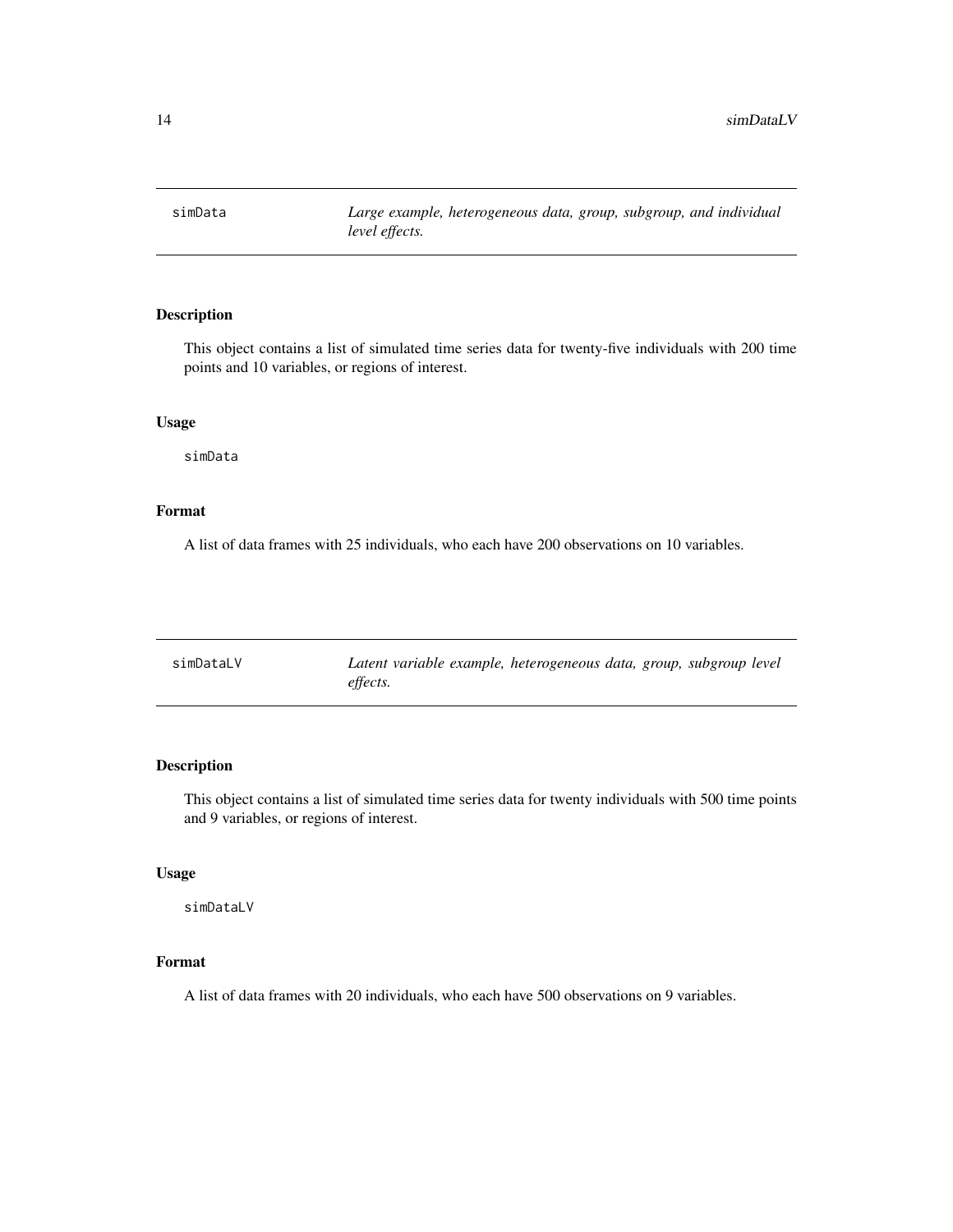<span id="page-14-0"></span>

# Description

This function allows for the exploration of divergences in multiple solutions gimme for both the group and individuals.

# Usage

```
solution.tree(x,
           level = c("group", "individual"),
           cols = NULL,
           ids = "all",
           plot.tree = FALSE)
```
# Arguments

| $\mathsf{x}$ | A fitted gimme object.                                                                                                                                                                                           |
|--------------|------------------------------------------------------------------------------------------------------------------------------------------------------------------------------------------------------------------|
| level        | A character vector indicating what levels of the solution tree you would like re-<br>turned. Options are "group", "individual", or c("group", "individual"). Defaults<br>to c("group", "individual").            |
| cols         | A character vector indicating additional information to include in tree plot. Op-<br>tions include "stage", "pruned", "rmsea", "nnfi", "cfi","srmr", "grp_sol", "bic",<br>"aic", "modularity." Defaults to NULL. |
| ids          | A character vector indicating the names of subjects to print. Defaults to "all."                                                                                                                                 |
| plot.tree    | Logical. If TRUE, plot of tree is produced. Defaults to FALSE.                                                                                                                                                   |

# Details

solution.tree

ts *Small example, heterogeneous data, group and individual level effects*

# Description

This object contains a list of simulated time series data for five individuals with 50 time points and 3 variables, or regions of interest.

# Usage

ts

# Format

A list of data frames with 5 individuals, who each have 50 observations on 3 variables.